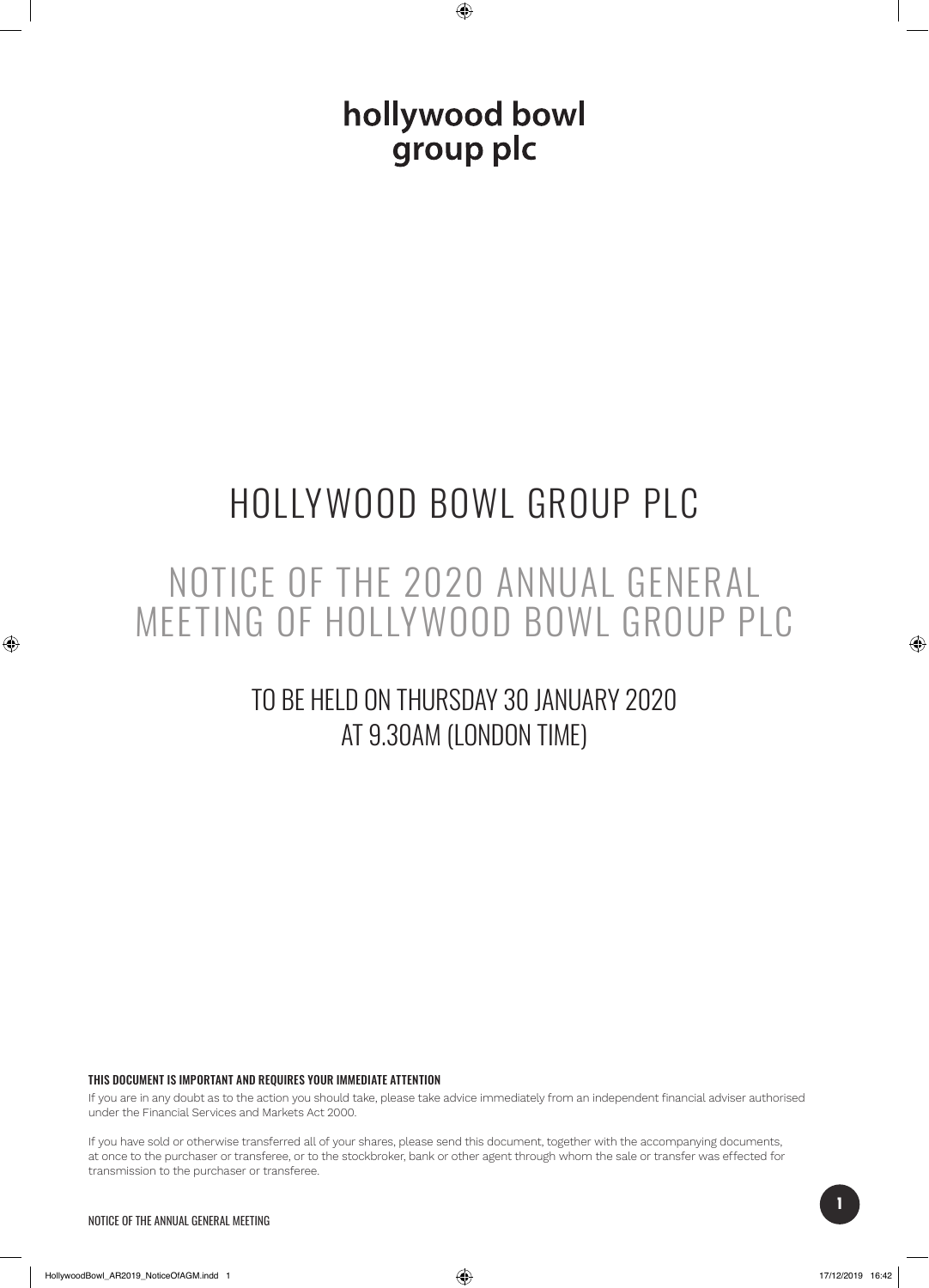## LETTER FROM THE CHAIRMAN

23 December 2019

#### DEAR SHAREHOLDER,

On behalf of the directors of Hollywood Bowl Group plc (together the 'Directors'), it gives me great pleasure to invite you to attend the 2020 Annual General Meeting ('AGM') of Hollywood Bowl Group plc (the 'Company') which will be held at Investec Bank plc, 30 Gresham Street, London EC2V 7QP on Thursday 30 January at 9.30am (London time). The doors will open at 9.00am.

The formal Notice of AGM is set out on the following pages of this document, detailing the resolutions that the shareholders are being asked to vote on along with explanatory notes of the business to be conducted at the AGM. The AGM provides shareholders with an opportunity to communicate with the Directors and we welcome your participation.

#### PROPOSED REMUNERATION POLICY

The Directors' Remuneration Policy was last approved by shareholders at our 2017 annual general meeting. As required by law, we are inviting you to approve a new remuneration policy for Directors this year in addition to the customary advisory vote on the Directors' Remuneration Report.

#### ACTION TO BE TAKEN

In line with our commitment to being a more environmentally friendly company, we will not be issuing hard copy forms of proxy for the 2020 AGM in the post. Instead, you may appoint a proxy online at www.signalshares.com.. You will need your Investor Code, which can be found on your share certificate. If you require assistance, or if you would like to request a paper proxy form, please contact our registrar, Link Asset Services, whose contact details are set out in this document. If your shares are held in CREST, you may vote electronically via CREST as detailed in the notes to the Notice of AGM on page 9.

Whether or not you propose to attend the meeting, please complete and submit a proxy appointment in accordance with the notes to the Notice of the Annual General Meeting set out in this document. To be valid, the proxy appointment must be received no later than 9.30am on Tuesday 28 January 2020.

The appointment of a proxy, (whether online or in hard copy) and voting electronically will not prevent you from attending and voting at the AGM in person if you wish. If I am appointed as proxy I will, of course, vote in accordance with any instructions given to me. If I am given discretion as to how to vote, I will vote in favour of each of the resolutions to be proposed at the AGM.

#### **RECOMMENDATION**

The Directors believe that the resolutions set out in the Notice of AGM are in the best interests of the Company and its shareholders as a whole and unanimously recommend that shareholders vote in favour of all of the resolutions to be proposed at the AGM. The Directors who own Ordinary Shares intend to vote in favour of the resolutions to be proposed at the AGM.

I look forward to seeing you at the AGM.

Yours faithfully

Peter Boddy

**CHAIRMAN**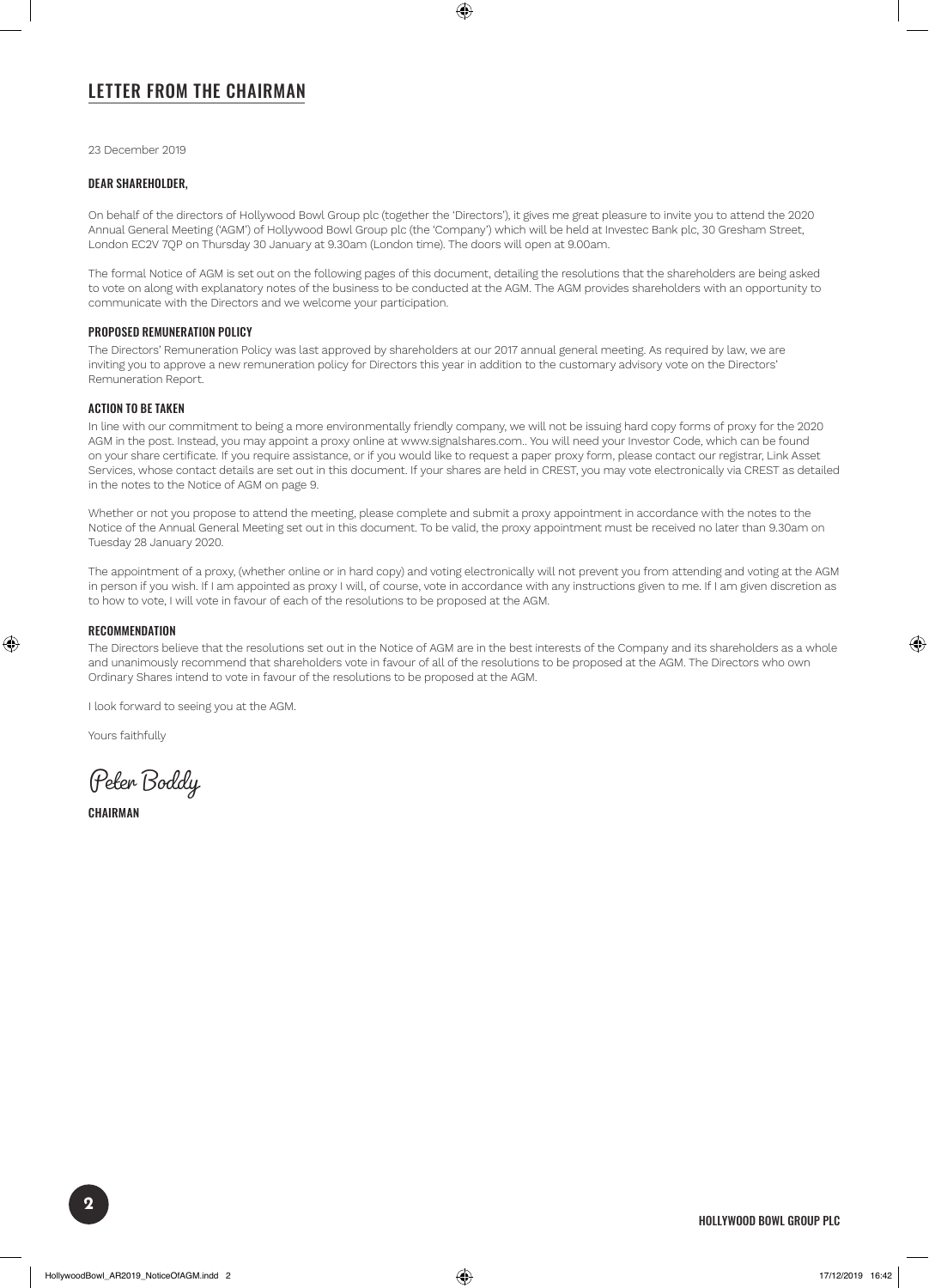## NOTICE OF THE ANNUAL GENERAL MEETING

NOTICE IS HEREBY GIVEN that the ANNUAL GENERAL MEETING of Hollywood Bowl Group plc (the 'Company') will be held at Investec Bank plc, 30 Gresham Street, London EC2V 7QP on Thursday 30 January 2020 at 9.30am (London time) to consider and, if thought appropriate, pass the following resolutions of which Resolutions 1 to 14 will be proposed as ordinary resolutions and Resolutions 15 to 18 will be proposed as special resolutions.

#### ORDINARY RESOLUTIONS

#### **Report and accounts**

1. To receive the Directors' report and the accounts for the Company for the year ended 30 September 2019.

#### **Dividends**

- 2. To declare a final dividend of 5.16 pence per ordinary share for the year ended 30 September 2019 which shall be paid on 19 February 2020 to shareholders on the register at close of business on 31 January 2020.
- 3. To approve a special dividend of 4.50 pence per ordinary share which shall be paid on 19 February 2020 to shareholders on the register at close of business on 31 January 2020.

#### **Directors' remuneration**

- 4. To approve the Directors' Remuneration Report for the year ended 30 September 2019, excluding the Directors' Remuneration Policy set out on pages 54 to 61 of the Annual Report.
- 5. To approve the Directors' Remuneration Policy, the full text of which is set out on pages 54 to 61 of the Company's Annual Report for the year ended 30 September 2019

#### **Directors**

- 6. To re-elect Nick Backhouse as a Director.
- 7. To re-elect Peter Boddy as a Director.
- 8. To re-elect Stephen Burns as a Director.
- 9. To re-elect Laurence Keen as a Director.
- 10. To re-elect Ivan Schofield as a Director.
- 11. To re-elect Claire Tiney as a Director.

#### **Auditors**

- 12. To re-appoint KPMG LLP as auditors of the Company to hold office from the conclusion of this AGM until the conclusion of the next AGM at which accounts are laid before the Company.
- 13. To authorise the Audit Committee of the Company to fix the remuneration of the auditors.

#### **Directors' authority to allot shares**

- 14. To generally and unconditionally authorise the Directors pursuant to and in accordance with Section 551 of the Companies Act 2006 (the "2006 Act") to exercise all the powers of the Company to allot shares or grant rights to subscribe for or to convert any security into shares in the Company:
	- (A) up to an aggregate nominal amount of £500,000; and
	- (B) comprising equity securities (as defined in Section 560(1) of the 2006 Act) up to a further aggregate nominal amount of £500,000 in connection with an offer by way of a rights issue;

such authorities to apply in substitution for all previous authorities pursuant to Section 551 of the 2006 Act and to expire at the end of the next Annual General Meeting or on 31 March 2021, whichever is the earlier, but in each case so that the Company may make offers and enter into agreements during the relevant period which would, or might, require shares to be allotted or rights to subscribe for or to convert any security into shares to be granted after the authority ends.

For the purposes of this Resolution, "rights issue" means an offer to:

- (i) ordinary shareholders in proportion (as nearly as may be practicable) to their existing holdings; and
- (ii) holders of other equity securities if this is required by the rights of those securities or, if the Directors consider it necessary, as permitted by the rights of those securities,

to subscribe for further securities by means of the issue of a renounceable letter (or other negotiable document) which may be traded for a period before payment for the securities is due, but subject in both cases to such exclusions or other arrangements as the Directors may deem necessary or expedient in relation to treasury shares, fractional entitlements, record dates or legal, regulatory or practical problems in, or under the laws of, any territory.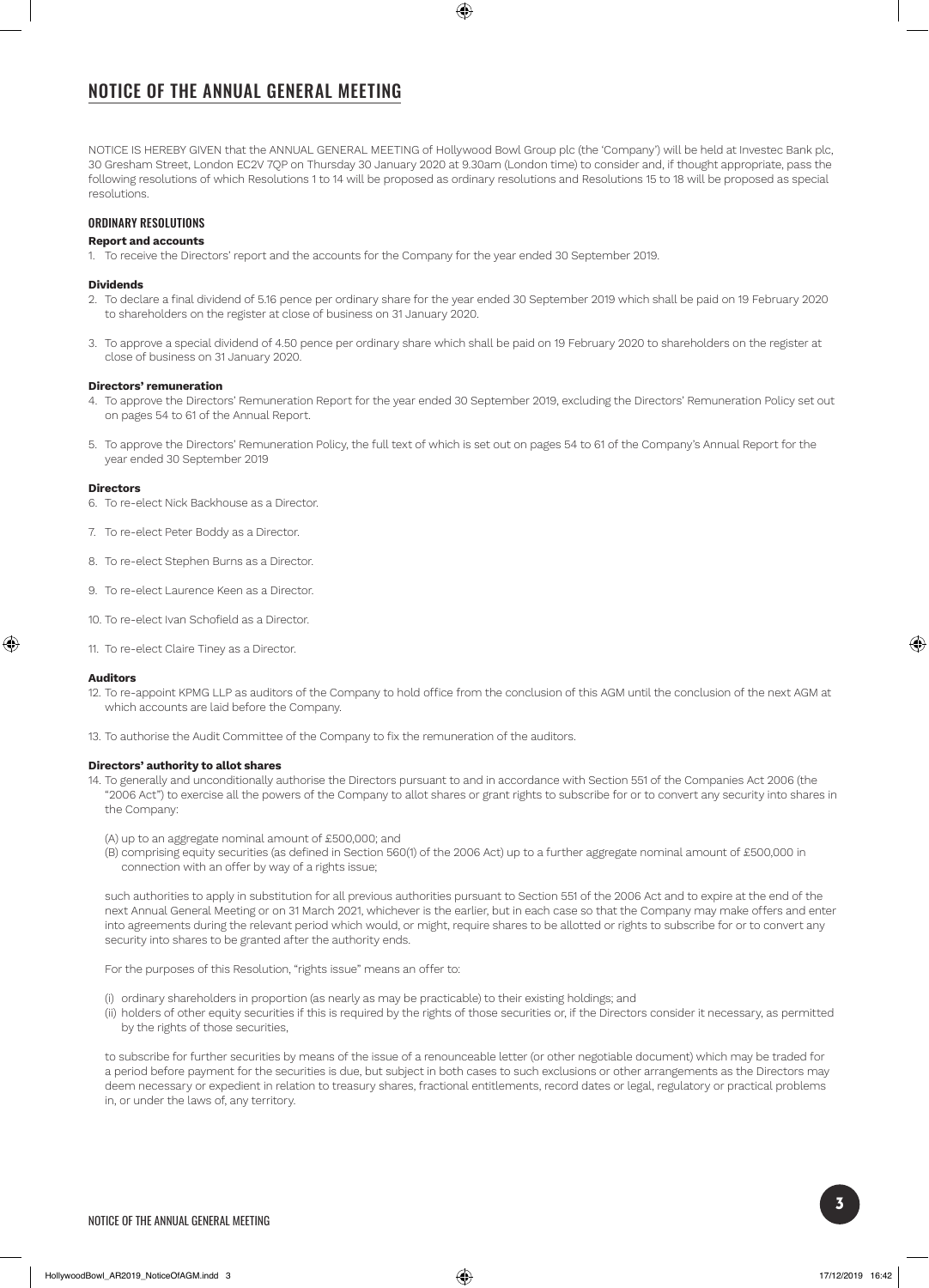## NOTICE OF THE ANNUAL GENERAL MEETING CONTINUED

#### SPECIAL RESOLUTIONS

#### **Disapplication of pre-emption rights**

- 15. That if Resolution 14 is passed, the Directors be authorised to allot equity securities (as defined in the Companies Act 2006) for cash under the authority given by that resolution and/or to sell ordinary shares held by the Company as treasury shares for cash as if section 561 of the Companies Act 2006 did not apply to any such allotment or sale, such authority to be limited:
	- (A) to allotments for rights issues and other pre-emptive issues; and
	- (B) to the allotment of equity securities or sale of treasury shares (otherwise than under paragraph (A) above) up to a nominal amount of £75,000:

such authority to expire at the end of the next AGM of the Company or, if earlier, at the close of business on 31 March 2021 but, in each case, prior to its expiry the Company may make offers, and enter into agreements, which would, or might, require equity securities to be allotted (and treasury shares to be sold) after the authority expires and the Directors may allot equity securities (and sell treasury shares) under any such offer or agreement as if the authority had not expired.

- 16. That if Resolution 14 is passed, the Directors be authorised in addition to any authority granted under Resolution 15 to allot equity securities (as defined in the Companies Act 2006) for cash under the authority given by that resolution and/or to sell ordinary shares held by the Company as treasury shares for cash as if section 561 of the Companies Act 2006 did not apply to any such allotment or sale, such authority to be:
	- (A) limited to the allotment of equity securities or sale of treasury shares up to a nominal amount of £75,000; and
	- (B) used only for the purposes of financing (or refinancing, if the authority is to be used within six months after the original transaction) a transaction which the Board of the Company determines to be an acquisition or other capital investment of a kind contemplated by the Statement of Principles on Disapplying Pre-Emption Rights most recently published by the Pre-Emption Group prior to the date of this notice,

such authority to expire at the end of the next AGM of the Company or, if earlier, at the close of business on 31 March 2021 but, in each case, prior to its expiry the Company may make offers, and enter into agreements, which would, or might, require equity securities to be allotted (and treasury shares to be sold) after the authority expires and the Directors may allot equity securities (and sell treasury shares) under any such offer or agreement as if the authority had not expired.

#### **Authority to purchase own shares**

- 17. To unconditionally and generally authorise the Company for the purpose of Section 701 of the 2006 Act to make market purchases (as defined in Section 693(4) of the 2006 Act) of ordinary shares of £0.01 each in the capital of the Company provided that:
	- a. the maximum number of ordinary shares which may be purchased is 15,000,000;
	- b. the minimum price which may be paid for each share is £0.01;
	- c. the maximum price which may be paid for an ordinary share is an amount equal to the higher of (i) 105 per cent. of the average of the closing price of the Company's ordinary shares as derived from the London Stock Exchange Daily Official List for the five business days immediately preceding the day on which such ordinary share is contracted to be purchased and (ii) an amount equal to the higher of the price of the last independent trade of an ordinary share and the highest current independent bid for an ordinary share as derived from the London Stock Exchange Trading System;
	- d. this authority shall expire at the conclusion of the Company's next Annual General Meeting or, if earlier, 31 March 2021 (except in relation to the purchase of ordinary shares the contract for which was concluded before the expiry of such authority and which might be executed wholly or partly after such expiry) unless such authority is renewed prior to such time.

#### **Notice of general meetings**

18. To authorise the Directors to call a general meeting other than an annual general meeting on not less than 14 clear days' notice.

By order of the Board

Prism Cosec Limited

COMPANY SECRETARY 23 December 2019

Registered in England and Wales No. 10229630

Registered Office: Focus 31 West Wing Cleveland Road, Hemel Hempstead Industrial Estate, Hemel Hempstead, Hertfordshire, England HP2 7BW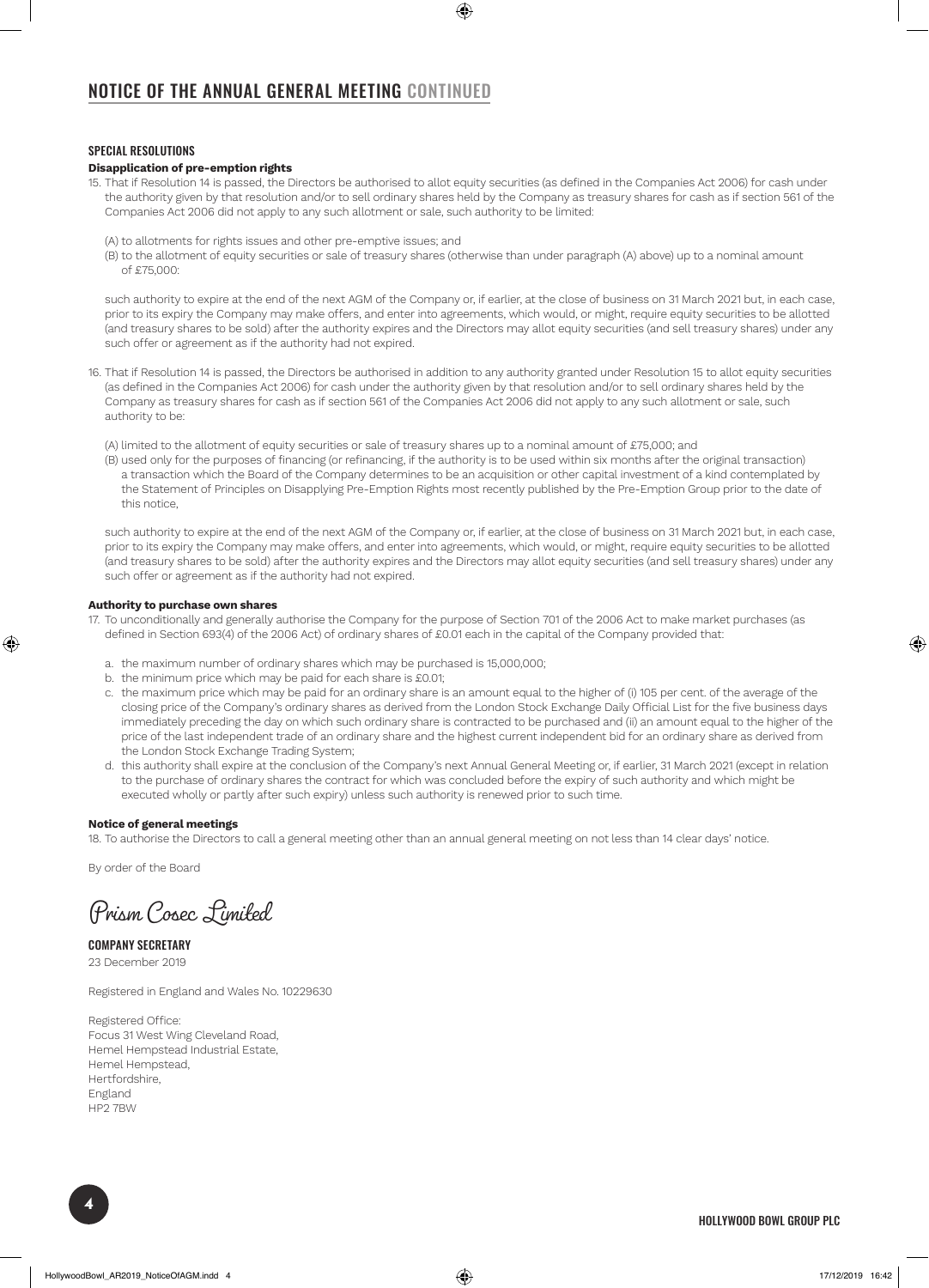#### THE NOTES ON THE FOLLOWING PAGES GIVE AN EXPLANATION OF THE PROPOSED RESOLUTIONS.

Resolutions 1 to 14 are proposed as ordinary resolutions. For each of these Resolutions to be passed, more than half of the votes cast must be in favour of the resolution. Resolutions 15 to 18 are proposed as special resolutions. For each of these Resolutions to be passed, at least threequarters of the votes cast must be in favour of the Resolution.

#### RESOLUTION 1: REPORT AND ACCOUNTS

The first item of business is the receipt by the shareholders of the Directors' report and the accounts of the Company for the year ended 30 September 2019. The Directors' report, the accounts and the report of the Company's auditors on the accounts and on those parts of the Directors' Remuneration Report that are capable of being audited are contained within the Annual Report.

#### RESOLUTION 2 AND 3: DECLARATION OF FINAL DIVIDEND AND APPROVAL OF SPECIAL DIVIDEND

Resolution 2 deals with the recommendation of the Directors that a final dividend of 5.16 pence per ordinary share be paid. If approved, it is intended that the dividend will be paid to ordinary shareholders on 19 February 2020 that were on the register at the close of business on 31 January 2020.

To the extent that there is surplus cash within the business and, as outlined in the Finance review on page 33 of the Annual Report, other priorities having been satisfied, the Board expects to return the surplus to shareholders. In line with this strategy, the Directors also recommend that a special dividend of 4.50 pence per ordinary share be paid. If Resolution 3 is approved, the Special Dividend will be paid to ordinary shareholders on 19 February 2020 that were on the register at the close of business on 31 January 2020.

#### RESOLUTION 4: ANNUAL REMUNERATION REPORT

This resolution seeks shareholder approval of the Directors' Remuneration Report, excluding the summary Directors' Remuneration Policy which is set out on pages 54 to 61 of the Annual Report, for the year ended 30 September 2019 as set out in the Annual Report. The Company's auditors, KPMG LLP, have audited those parts of the Directors' Remuneration Report that are required to be audited and their report may be found on pages 70 to 74 of the Annual Report.

This resolution is subject to an 'advisory vote' by shareholders. In the event that the resolution is not passed, payments made or promised to Directors will not have to be repaid, reduced or withheld.

#### RESOLUTION 5: DIRECTORS' REMUNERATION POLICY

The Directors' Remuneration Policy is contained in the Directors' Remuneration Report and can be found at pages 54 to 61 of the Annual Report. The Directors are required to seek shareholder approval for a Remuneration Policy at least every three years, except in the event that a change to the Policy is proposed or the advisory vote on the Directors' Remuneration Report is not passed in any year subsequent to the approval of the Policy. The Company's current Remuneration Policy was last approved by shareholders at the annual general meeting in 2017. Accordingly, shareholders are invited to approve the new Directors' Remuneration Policy by voting on Resolution 5. The Policy sets out the Company's forward looking policy on Directors' remuneration and is subject to a binding shareholder vote. If Resolution 5 is passed, the Policy will take effect from the date of this AGM (the Effective Date) and, from the Effective Date, the Company may not make a remuneration payment or payment for loss of office to a person who is, or is to be, or has been a director of the Company unless that payment is consistent with the approved Policy, or such payment has otherwise been approved by a shareholders' resolution. If Resolution 5 is not passed, the Remuneration Policy approved at the 2017 annual general meeting will continue in effect.

#### RESOLUTIONS 6 TO 11: RE-ELECTION OF DIRECTORS

In accordance with the UK Corporate Governance Code, all Directors are submitting themselves for re-election by Shareholders.

Biographical details of each of the Directors who are seeking re-election appear on pages 10 to 11 of this document. The Board believes that each Director brings considerable and wide ranging skills and experience to the Board as a whole and continues to make an effective and valuable contribution to the deliberations of the Board. Each Director has continued to perform effectively and demonstrate commitment to their role.

The Board carries out a review of the independence of its Directors on an annual basis. In considering the independence of the independent non-executive Directors proposed for re-election, the Board has taken into consideration the guidance provided by the UK Corporate Governance Code. Accordingly, the Board considers Nick Backhouse, Ivan Schofield and Claire Tiney to be independent in accordance with UK Corporate Governance Code.

It is the intention of the Board that all Directors will continue to submit themselves for annual re-election by Shareholders.

#### RESOLUTION 12: RE-APPOINTMENT OF AUDITORS

The auditors of a company must be appointed or re-appointed at each general meeting at which the accounts are laid. Resolution 12 proposes, on the recommendation of the Audit Committee, the appointment of KPMG LLP as the Company's auditors, until the conclusion of the next general meeting of the Company at which accounts are laid.

#### RESOLUTION 13: REMUNERATION OF AUDITORS

This Resolution seeks shareholder consent for the Audit Committee of the Company to set the remuneration of the Auditors.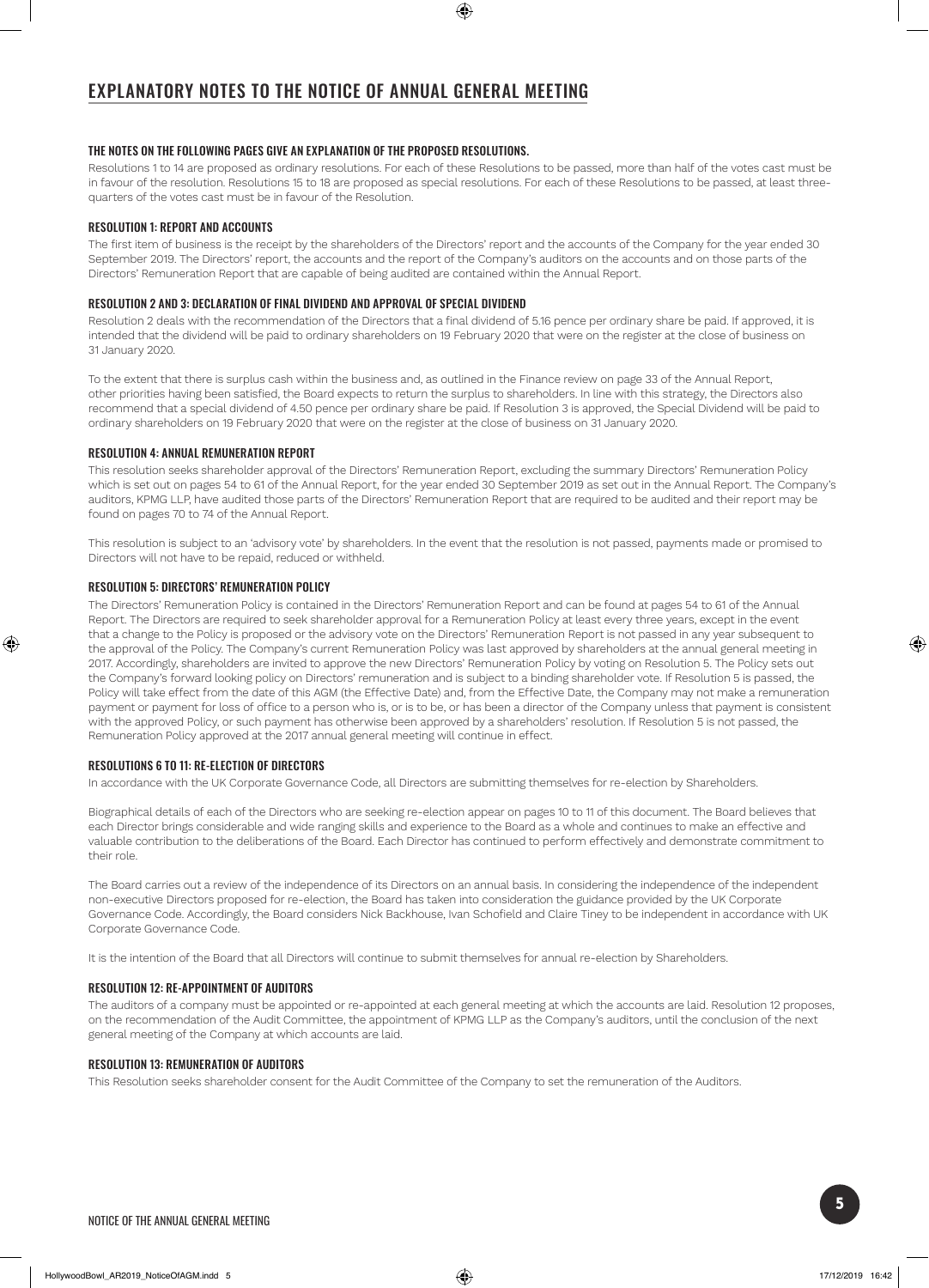## EXPLANATORY NOTES TO THE NOTICE OF ANNUAL GENERAL MEETING CONTINUED

#### RESOLUTION 14: DIRECTORS' AUTHORITY TO ALLOT

The purpose of Resolution 14 is to renew the Directors' power to allot shares. The authority in paragraph (A) will allow the Directors to allot new shares and grant rights to subscribe for, or convert other securities into, shares up to approximately one third (33.3%) of the total issued ordinary share capital of the Company (exclusive of treasury shares) which as at 5 December 2019, being the latest practicable date prior to publication of this notice of meeting, is equivalent to a nominal value of £500,000.

The authority in paragraph (B) will allow the Directors to allot new shares and grant rights to subscribe for, or convert other securities into, shares only in connection with a rights issue up to a further nominal value of £500,000, which is equivalent to approximately one third (33.3%) of the total issued ordinary share capital of the Company (exclusive of treasury shares) as at 5 December 2019. The Company currently holds no shares in treasury.

There are no present plans to undertake a rights issue or to allot new shares other than in connection with employee share incentive plans. The Directors consider it desirable to have the maximum flexibility permitted by corporate governance guidelines to respond to market developments and to enable allotments to take place to finance business opportunities as they arise.

If the Resolution is passed the authority will expire on the earlier of 31 March 2021 and the end of the Annual General Meeting in 2021.

#### RESOLUTIONS 15 AND 16: DISAPPLICATION OF PRE-EMPTION RIGHTS

If the Directors wish to allot new shares and other equity securities, or sell treasury shares, for cash (other than in connection with an employee share scheme), company law requires that these shares are offered first to shareholders in proportion to their existing holdings.

Resolution 15 deals with the authority of the Directors to allot new shares or other equity securities pursuant to the authority given by Resolution 14, or sell treasury shares, for cash without the shares or other equity securities first being offered to shareholders in proportion to their existing holdings. Such authority shall only be used in connection with a pre-emptive offer, or otherwise, up to an aggregate nominal amount of £75,000, being approximately 5% of the total issued ordinary share capital of the Company as at 5 December 2019. As at 5 December 2019 the Company holds no treasury shares.

The Pre-emption Group Statement of Principles supports the annual disapplication of pre-emption rights in respect of allotments of shares and other equity securities (and sales of treasury shares for cash) representing no more than an additional 5% of issued ordinary share capital (exclusive of treasury shares), to be used only in connection with an acquisition or specified capital investment. The Pre-emption Group's Statement of Principles defines 'specified capital investment' as meaning one or more specific capital investment related uses for the proceeds of an issuance of equity securities, in respect of which sufficient information regarding the effect of the transaction on the company, the assets the subject of the transaction and (where appropriate) the profits attributable to them is made available to shareholders to enable them to reach an assessment of the potential return.

Accordingly, and in line with the template resolutions published by the Pre-emption Group, Resolution 16 seeks to authorise the Directors to allot new shares and other equity securities pursuant to the authority given by Resolution 14, or sell treasury shares, for cash up to a further nominal amount of £75,000, being approximately 5% of the total issued ordinary share capital of the Company as at 5 December 2019, only in connection with an acquisition or specified capital investment which is announced contemporaneously with the allotment, or which has taken place in the preceding six-month period and is disclosed in the announcement of the issue.

If the authority given in Resolution 16 is used, the Company will publish details of the placing in its next annual report.

If these resolutions are passed, the authorities will expire at the end of the next AGM or on 31 March 2021, whichever is the earlier.

The Board considers the authorities in resolutions 15 and 16 to be appropriate in order to allow the Company flexibility to finance business opportunities or to conduct a rights issue or other pre-emptive offer without the need to comply with the strict requirements of the statutory pre-emption provisions.

The Board intends to adhere to the provisions in the Pre-emption Group's Statement of Principles not to allot shares for cash on a non-preemptive basis (other than pursuant to a rights issue or pre-emptive offer) in excess of an amount equal to 7.5% of the total issued ordinary share capital of the Company within a rolling three-year period other than (i) after prior consultation with shareholders or (ii) in connection with an acquisition or specified capital investment which is announced contemporaneously with the allotment or which has taken place in the preceding six-month period and is disclosed in the announcement of the allotment.

#### RESOLUTION 17: PURCHASE OF OWN SHARES

The effect of Resolution 17 is to renew the authority granted to the Company to purchase its own ordinary shares, up to a maximum of 15,000,000 ordinary shares, until the Annual General Meeting in 2021 or 31 March 2021, whichever is the earlier. This represents 10% of the ordinary shares in issue (excluding shares held in treasury) as at 5 December 2019, being the latest practicable date prior to the publication of this notice. The Company's exercise of this authority is subject to the stated upper and lower limits on the price payable, the upper limit being the price stipulated in Commission Delegated Regulation (EU) 2016/1052 as referred to in Article 5(6) of the EU Market Abuse Regulation, and the Listing Rules.

Pursuant to the Companies Act 2006, the Company can hold any shares which are repurchased as treasury shares and either re-sell them for cash, cancel them, either immediately or at a point in the future, or use them for the purposes of its employee share schemes. Holding the repurchased shares as treasury shares will give the Company the ability to re-sell or transfer them in the future and will provide the Company with additional flexibility in the management of its capital base. No dividends will be paid on, and no voting rights will be exercised in respect of, treasury shares. Shares held as treasury shares will not automatically be cancelled and will not be taken into account in future calculations of earnings per share (unless they are subsequently re-sold or transferred out of treasury).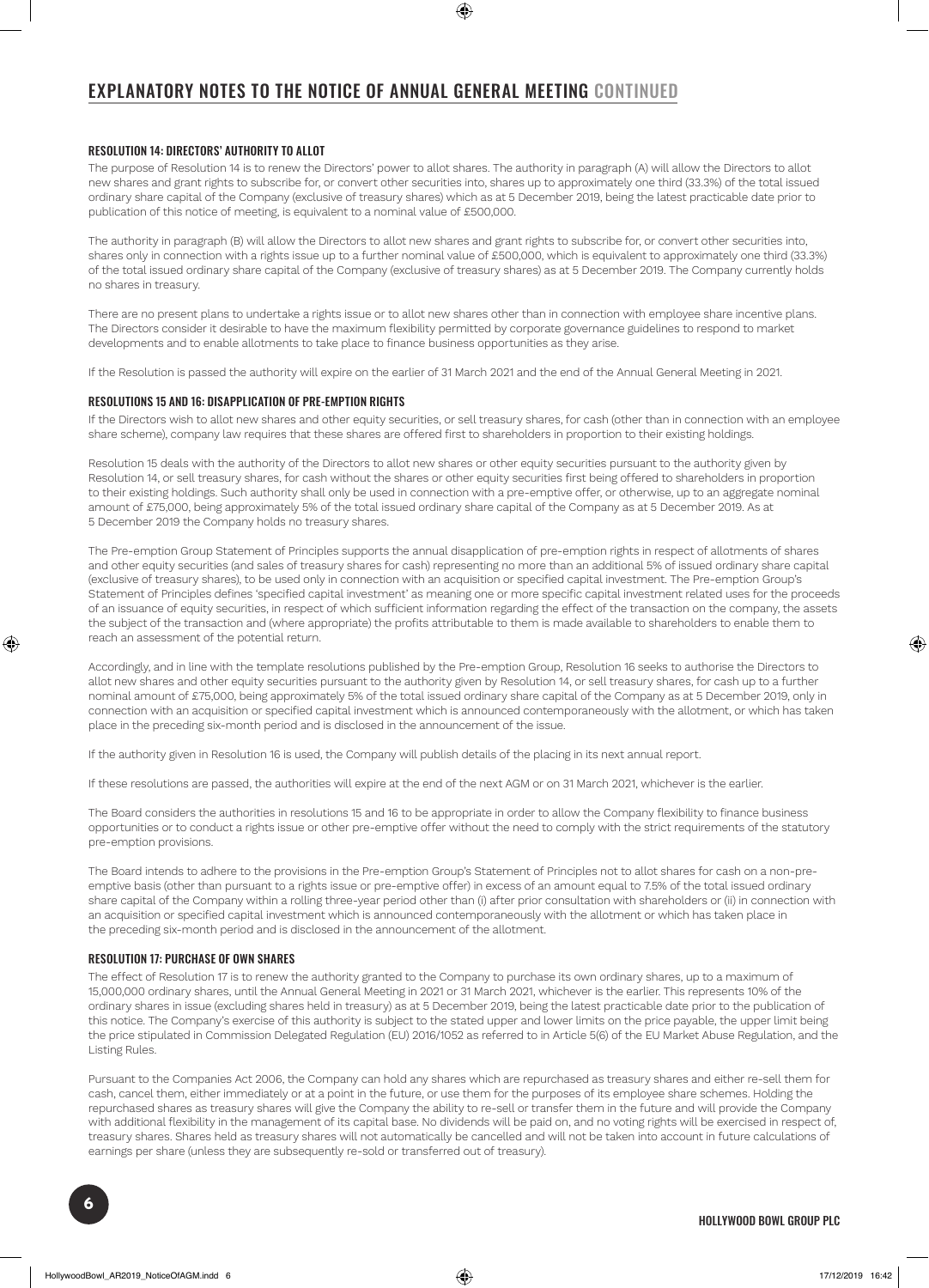The Directors consider it desirable and in the Company's interests for shareholders to grant this authority. The Directors have no present intention to exercise this authority, and will only do so if and when conditions are favourable with a view to enhancing net asset value per share.

The Company will not, save in accordance with a predetermined, irrevocable and non-discretionary programme, repurchase shares in the period immediately preceding the preliminary announcement of its annual or interim results as dictated by the Listing Rules or Market Abuse Regulations or, if shorter, between the end of the financial period concerned and the time of a relevant announcement or, except in accordance with the Listing Rules and the Market Abuse Regulations, at any other time when the Directors would be prohibited from dealing in shares.

Options to subscribe for a total of 1,454,226 shares, being 0.97 per cent. of the issued ordinary share capital (excluding treasury shares), were outstanding at 5 December 2019 (being the latest practicable date prior to the publication of this notice). If the existing authority given at the 2019 AGM and the authority being sought under Resolution 17 were to be fully used, these would represent 1.21 per cent. of the Company's issued ordinary share capital (excluding treasury shares) at that date.

#### RESOLUTION 18: NOTICE OF GENERAL MEETINGS

Under the Companies Act 2006, as amended, the notice period required for all general meetings of the Company is 21 days, though shareholders can approve a shorter notice period for general meetings that are not annual general meetings, which cannot however be less than 14 clear days. Annual general meetings will continue to be held on at least 21 clear days' notice. The shorter notice period for which shareholder approval is sought under Resolution 18 would not be used as a matter of routine for such meetings, but only where the flexibility is merited by the business of the meeting and is thought to be to the advantage of shareholders as a whole. In the event that a general meeting is called on less than 21 days' notice, the Company will meet the requirements for electronic voting under The Companies (Shareholders' Rights) Regulations 2009. Shareholder approval will be effective until the Company's next AGM, when it is intended that a similar resolution will be proposed.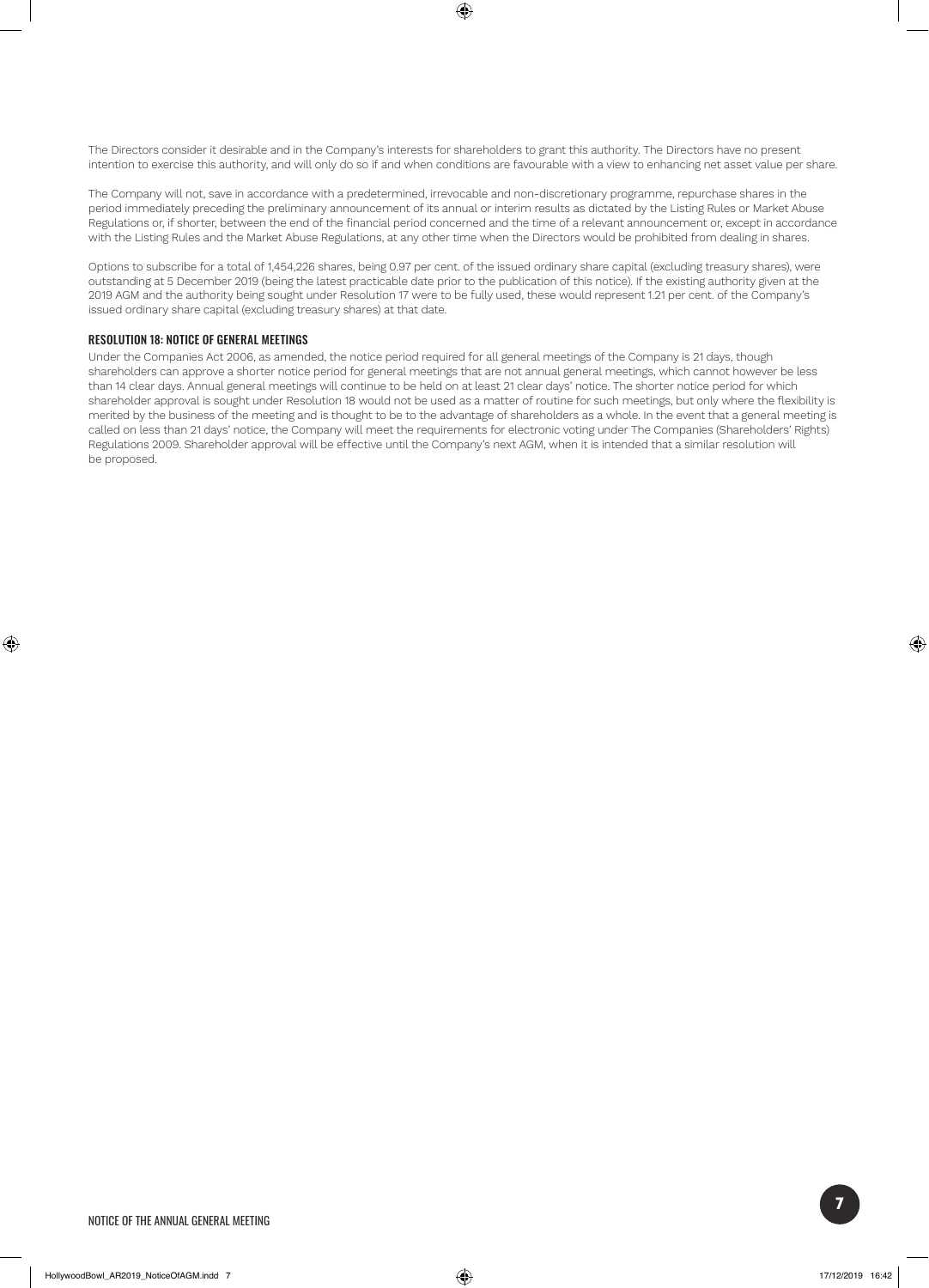## FURTHER NOTES

- 1. A shareholder is entitled to appoint another person as his or her proxy to exercise all or any of his or her rights to attend, speak and vote at the AGM. A proxy need not be a shareholder of the Company.
- 2. A shareholder may appoint more than one proxy in relation to the AGM, provided that each proxy is appointed to exercise the rights attached to a different share or shares held by that shareholder. Failure to specify the number of shares each proxy appointment relates to or specifying a number which when taken together with the numbers of shares set out in the other proxy appointments is in excess of the number of shares held by the shareholder may result in the proxy appointment being invalid. A proxy may only be appointed in accordance with the procedures set out in this note 2 and notes 3 and 4 below.

The appointment of a proxy will not preclude a shareholder from attending and voting in person at the AGM.

- 3. Shareholders may appoint a proxy, and vote, either:
	- by visiting www.signalshares.com, and following the instructions;
	- by requesting a hard copy form of proxy directly from the registrars, Link Asset Services, by telephone on 0371 664 0300. Calls cost 12p per minute plus your phone company's access charge. Calls from outside the United Kingdom will be charged at the applicable international rate. Lines are open between 9.00am and 5.30pm Monday to Friday excluding public holidays in England and Wales; or
	- in the case of CREST members, by utilizing the CREST electronic proxy appointment service in accordance with the procedures set out in notes 18 to 21 below.
- 4. In order for a proxy appointment to be valid, the appointment must be received by Link Asset Services, 34 Beckenham Road, Beckenham, Kent, BR3 4ZF, by no later than 9.30am on Tuesday 28 January 2020 (or, if the meeting is adjourned, no later than 48 hours before the time of any adjourned meeting).
- 5. If shareholders return more than one proxy appointment, either by electronic communication or hard copy proxy form, the appointment received last by the Registrar before the latest time for receipt of proxies will take precedence. You are advised to read the terms and conditions of use carefully. Electronic communication facilities are open to all shareholders and those who use them will not be disadvantaged.
- 6. In the case of joint holders of a share the vote of the senior holder who tenders a vote, whether in person or by proxy, shall be accepted to the exclusion of the votes of the other joint holders and for this purpose seniority shall be determined by the order in which the names appear in the register of members in respect of the share.
- 7. The right to appoint a proxy does not apply to persons whose shares are held on their behalf by another person and who have been nominated to receive communications from the Company in accordance with Section 146 of the Companies Act 2006 ("nominated persons"). Nominated persons may have a right under an agreement with the member who holds the shares on their behalf to be appointed (or to have someone else appointed) as a proxy. Alternatively, if nominated persons do not have such a right, or do not wish to exercise it, they may have a right under such an agreement to give instructions to the person holding the shares as to the exercise of voting rights.
- 8. Holders of ordinary shares are entitled to attend and vote at general meetings of the Company. The total number of issued ordinary shares (exclusive of treasury shares) in the Company on 5 December 2019, which is the latest practicable date before the publication of this document is 150,000,000 carrying one vote each on a poll. Therefore, the total number of votes exercisable as at 5 December 2019 are 150,000,000.
- 9. Entitlement to attend and vote at the AGM, and the number of votes which may be cast at the meeting, will be determined by reference to the Company's register of members as at close of business on 28 January 2020 or, if the meeting is adjourned, close of business on the day which is two days' prior to the adjourned meeting (as the case may be). In each case, changes to the register of members after such time will be disregarded.
- 10. Any corporation which is a member can appoint one or more corporate representatives who may exercise on its behalf all of its powers as a member provided that they do not do so in relation to the same shares.
- 11. Shareholders should note that, under Section 527 of the Companies Act 2006 members meeting the threshold requirements set out in that section have the right to require the Company to publish on a website a statement setting out any matter relating to: (i) the audit of the Company's accounts (including the auditor's report and the conduct of the audit) that are to be laid before the Annual General Meeting for the financial year ended 30 September 2019; or (ii) any circumstance connected with an auditor of the Company appointed for the financial year ended 30 September 2019 ceasing to hold office since the previous meeting at which annual accounts and reports were laid. The Company may not require the shareholders requesting any such website publication to pay its expenses in complying with Sections 527 or 528 (requirements as to website availability) of the Companies Act 2006. Where the Company is required to place a statement on a website under Section 527 of the Companies Act 2006, it must forward the statement to the Company's auditor not later than the time when it makes the statement available on the website. The business which may be dealt with at the Annual General Meeting for the relevant financial year includes any statement that the Company has been required under Section 527 of the Companies Act 2006 to publish on a website.
- 12. Any member attending the AGM has the right to ask questions. The Company must cause to be answered any such question relating to the business being dealt with at the meeting but no such answer need be given if (a) to do so would interfere unduly with the preparation for the meeting or involve the disclosure of confidential information, (b) the answer has already been given on a website in the form of an answer to a question, or (c) it is undesirable in the interests of the Company or the good order of the meeting that the question be answered.
- 13. A copy of this notice and other information required by Section 311A of the Companies Act 2006 can be found at www.hollywoodbowlgroup.com.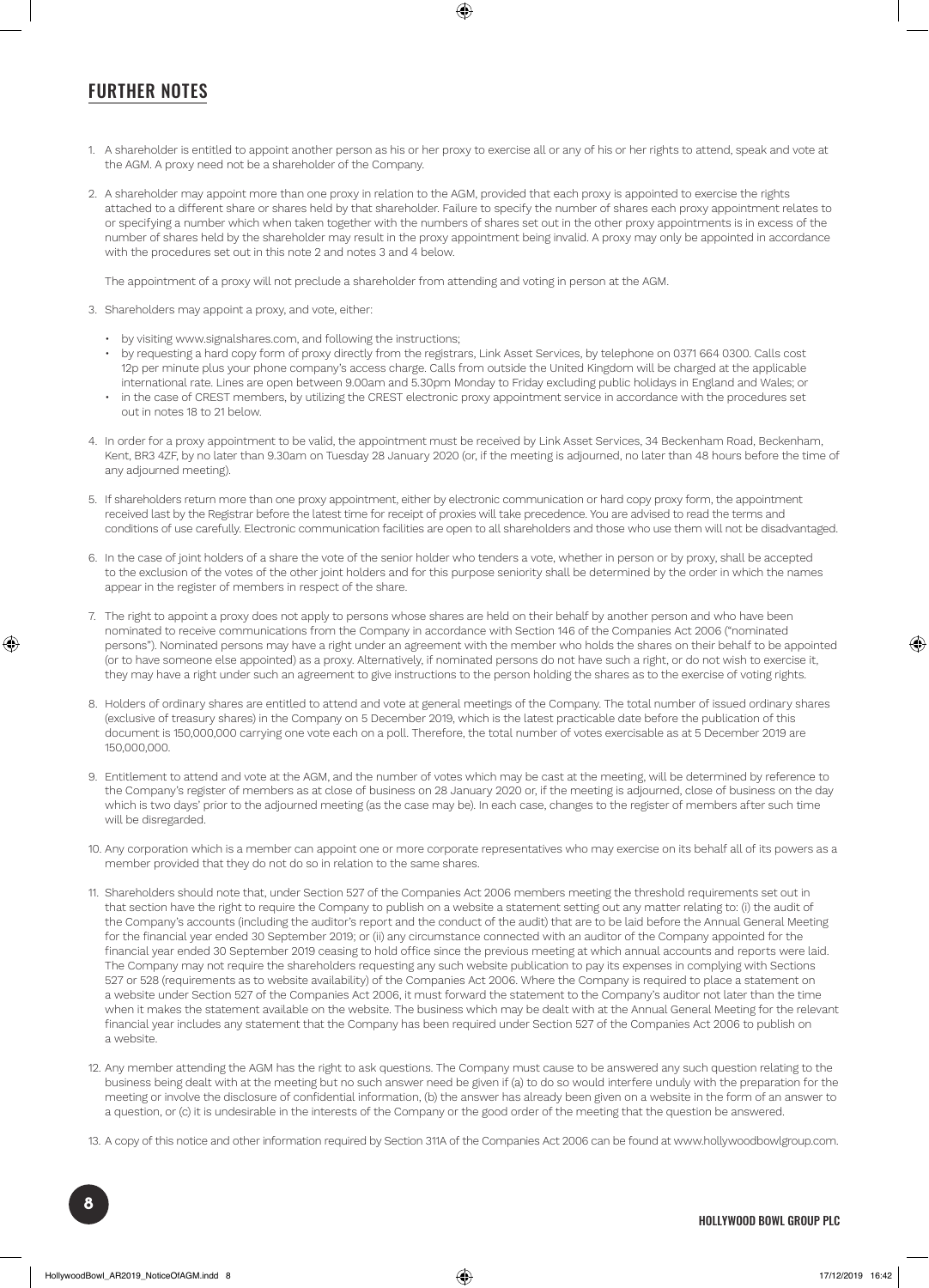- 14. Each of the Resolutions to be put to the AGM will be voted on by poll and not by show of hands. A poll reflects the number of voting rights exercisable by each member and so the Board considers it a more democratic method of voting. Members and proxies will be asked to complete a poll card to indicate how they wish to cast their votes. These cards will be collected at the end of the meeting. The results of the poll will be published on the Company's website and notified to the UK Listing Authority once the votes have been counted and verified.
- 15. Members may not use any electronic address provided in either this notice of meeting or any related documents (including any form of proxy) to communicate with the Company for any purposes other than those expressly stated.
- 16. Copies of the executive Directors' service contracts and letters of appointment of the Non-Executive Directors may be inspected during normal business hours on any weekday (Saturdays, Sundays and public holidays excepted) at the registered office of the Company at Focus 31 West Wing, Cleveland Road, Hemel Hempstead Industrial Estate, Hemel Hempstead, Hertfordshire HP2 7BW up to and including the date of the AGM and at Investec Bank plc, 30 Gresham Street, London EC2V 7QP, from 15 minutes before the AGM until it ends.
- 17. Except as provided above, shareholders who have general queries about the AGM should either call the Registrar's helpline on 0371 664 0300, or write to the Registrar, Link Asset Services, 34 Beckenham Road, Beckenham, Kent BR3 4TU. No other methods of communication will be accepted.

#### FOR CREST MEMBERS ONLY:

- 18. CREST members who wish to appoint a proxy or proxies for the AGM (or any adjournment of it) through the CREST electronic proxy appointment service may do so by using the procedures described in the CREST Manual. CREST personal members or other CREST sponsored members, and those CREST members who have appointed a voting service provider(s), should refer to their CREST sponsor or voting service provider(s) who will be able to take the appropriate action on their behalf.
- 19. In order for a proxy appointment or instruction made using the CREST service to be valid, the appropriate CREST message ('CREST Proxy Instruction') must be properly authenticated in accordance with Euroclear UK & Ireland Limited's specifications and must contain the information required for such instructions, as described in the CREST Manual. The message, regardless of whether it constitutes the appointment of a proxy or is an amendment to the instruction given to a previously appointed proxy, must, in order to be valid, be transmitted so as to be received by the issuer's agent (ID: RA10) by no later than 9.30am on Tuesday 28 January 2020 (or, if the meeting is adjourned, no later than 48 hours before the time of any adjourned meeting). For this purpose, the time of receipt will be taken to be the time (as determined by the timestamp applied to the message by the CREST Applications Host) from which the issuer's agent is able to retrieve the message by enquiry to CREST in the manner prescribed by CREST. After this time, any change of instructions to proxies appointed through CREST should be communicated to the appointee through other means.
- 20.CREST members and, where applicable, their CREST sponsors or voting service providers should note that Euroclear UK & Ireland Limited does not make available special procedures in CREST for any particular messages. Normal system timings and limitations will therefore apply in relation to the input of CREST Proxy Instructions. It is the responsibility of the CREST member concerned to take (or, if the CREST member is a CREST personal member or sponsored member or has appointed a voting service provider(s), to procure that his or her CREST sponsor or voting service provider(s) take(s)) such action as shall be necessary to ensure that a message is transmitted by means of the CREST system by any particular time. In this connection, CREST members and, where applicable, their CREST sponsors or voting service providers are referred, in particular, to those sections of the CREST Manual concerning practical limitations of the CREST system and timings.
- 21. The Company may treat a CREST Proxy Instruction as invalid in the circumstances set out in Regulation 35(5)(a) of the Uncertificated Securities Regulations 2001.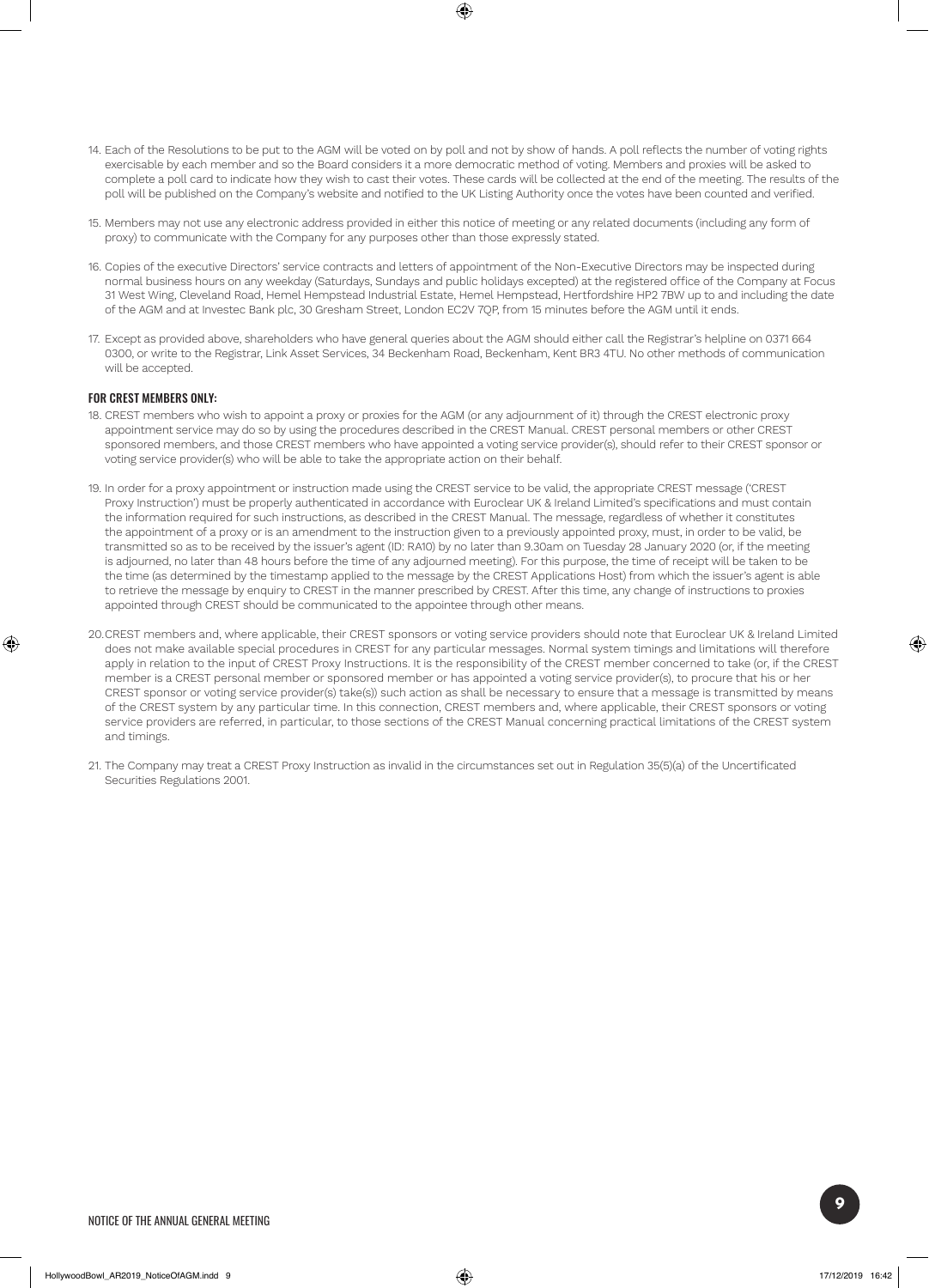## BOARD OF DIRECTORS



### NON-EXECUTIVE CHAIRMAN

APPOINTMENT

Peter joined the Group as Non-Executive Chairman in 2014.

#### SKILLS AND EXPERIENCE

Peter has extensive Non-Executive experience at Board level, including roles at Thwaites plc (SID and Chair of Remuneration Committee 2007- 2015), Novus Ltd (Chairman 2015-2018), Xercise4less (Chairman 2013-2019) and the Harley Medical Group (Chairman 2012-present). Previously, he held the position of CEO or Managing Director in a number of successful private equitybacked leisure sector companies including Fitness First UK, Megabowl Group Limited and Maxinutrition Limited. Peter has a degree in economics from De Montfort University and an MBA from Warwick Business School.

COMMITTEE MEMBERSHIP





### CHIEF EXECUTIVE OFFICER

#### APPOINTMENT

Stephen joined the Group as Business Development Director in 2011. He was promoted to Managing Director in 2012 and became Chief Executive Officer in 2014.

#### SKILLS AND EXPERIENCE

Before joining the Group, Stephen worked within the health and fitness industry, holding various roles within Cannons Health and Fitness Limited from 1999. He became Sales and Client Retention Director in 2007 upon the acquisition of Cannons Health and Fitness Limited by Nuffield Health, and became Regional Director in 2009. In 2011, Stephen was appointed to the operating board of MWB Business Exchange, a public company specialising in serviced offices, meeting and conference rooms, and virtual offices. Stephen was appointed Chairman at the Club Company Limited (operator of UK country clubs) in June 2018.

#### COMMITTEE MEMBERSHIP

**N/A**



#### CHIEF FINANCIAL OFFICER

#### APPOINTMENT

Laurence joined the Group as Finance Director in 2014.

#### SKILLS AND EXPERIENCE

Laurence has a first-class degree in business, mathematics and statistics from the London School of Economics and Political Science. He qualified as a chartered accountant in 2000 and has been an ICAEW Fellow since 2012. Previously, Laurence was UK development director for Paddy Power from 2012. He has held senior retail and finance roles for Debenhams PLC, Pizza Hut (UK) Limited and Tesco PLC.

COMMITTEE MEMBERSHIP

**N/A**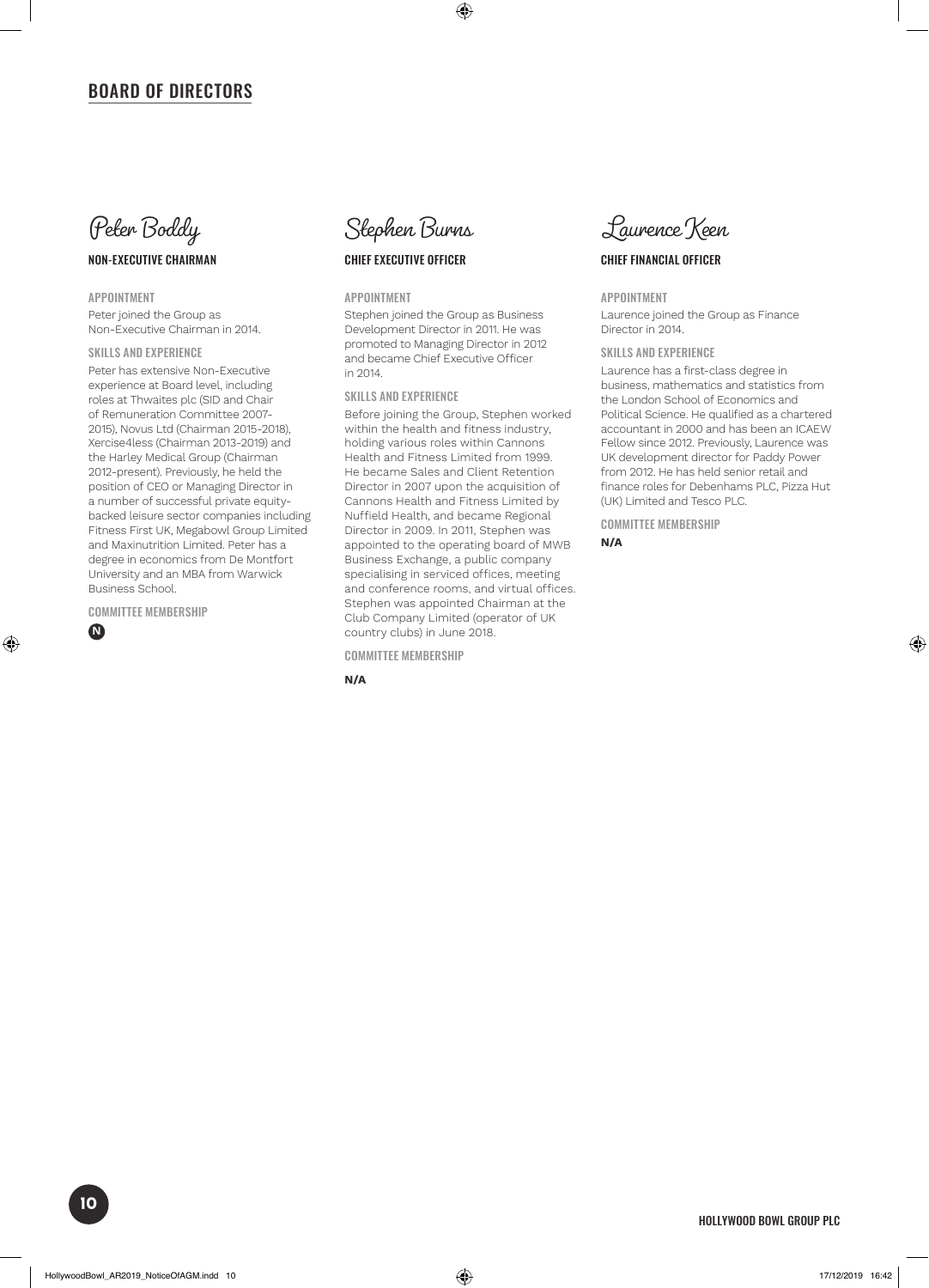#### **Committee membership**

**A** Audit Committee Chair **N** Nomination Committee **Manual** Member **R** Remuneration Committee



#### SENIOR INDEPENDENT NON-EXECUTIVE DIRECTOR

APPOINTMENT Nick joined the Group as Senior Independent Non-Executive Director in June 2016.

#### SKILLS AND EXPERIENCE

Nick has extensive experience at board level, including non-executive roles at Guardian Media Group plc (2007–2017) where he was also the Senior Independent Director, All3Media (2011–2014) and Marston's PLC (2012–2018), and has chaired the Audit Committees of each of those businesses. He is currently the Senior Independent Director at Loungers plc, a Non-Executive Director at Hyve Group plc and Eaton Gate Gaming and a Trustee of Chichester Festival Theatre. In his executive career, Nick was the Deputy Chief Executive Officer of the David Lloyd Leisure Group and was previously Group Finance Director of NCP, Chief Financial Officer of the Laurel Pub Company and CFO of Freeserve PLC. Prior to that, he was a Board Director of Baring Brothers. Nick is a Fellow of the ICAEW and has an MA in economics from Cambridge University.

COMMITTEE MEMBERSHIP





#### INDEPENDENT NON-EXECUTIVE DIRECTOR

APPOINTMENT Claire joined the Group as Independent Non-Executive Director in June 2016.

#### SKILLS AND EXPERIENCE

Claire has over 20 years' board level experience encompassing executive and non-executive roles in blue-chip retailing, property development and the services sector across the UK and Western Europe. Claire spent 20 years as an executive director in a number of businesses including Homeserve plc, Mothercare plc and WH Smith Group plc. Most recently, Claire was HR Director at McArthurGlen Group, the developer and owner of designer outlet malls throughout Europe. Claire was previously a Non-Executive Director of Family Mosaic and is currently a Non-Executive Director of Volution plc and of Topps Tiles plc. She has an MBA from Stirling University.

COMMITTEE MEMBERSHIP





#### INDEPENDENT NON-EXECUTIVE DIRECTOR

APPOINTMENT

Ivan was appointed to the Board as Independent Non-Executive Director in October 2017.

#### SKILLS AND EXPERIENCE

Ivan has extensive experience in the leisure sector in the UK and across continental Europe. He held a number of senior roles for Yum Brands Inc. over 15 years, notably as Managing Director of KFC France and Western Europe and more recently as CEO of itsu. Prior to this, he held roles at Unilever and LEK Consulting. Ivan is also currently Chairman of Buffalo Grill SA and Thunderbird Fried Chicken Limited, Non-Executive Director at Energie Fitness, and runs his own business as a senior executive coach and mentor. Ivan holds a BSc in economics with econometrics from the University of Bath, an MBA from INSEAD and is a graduate of the Meyler Campbell Business Coaching Programme.

COMMITTEE MEMBERSHIP **A N R**